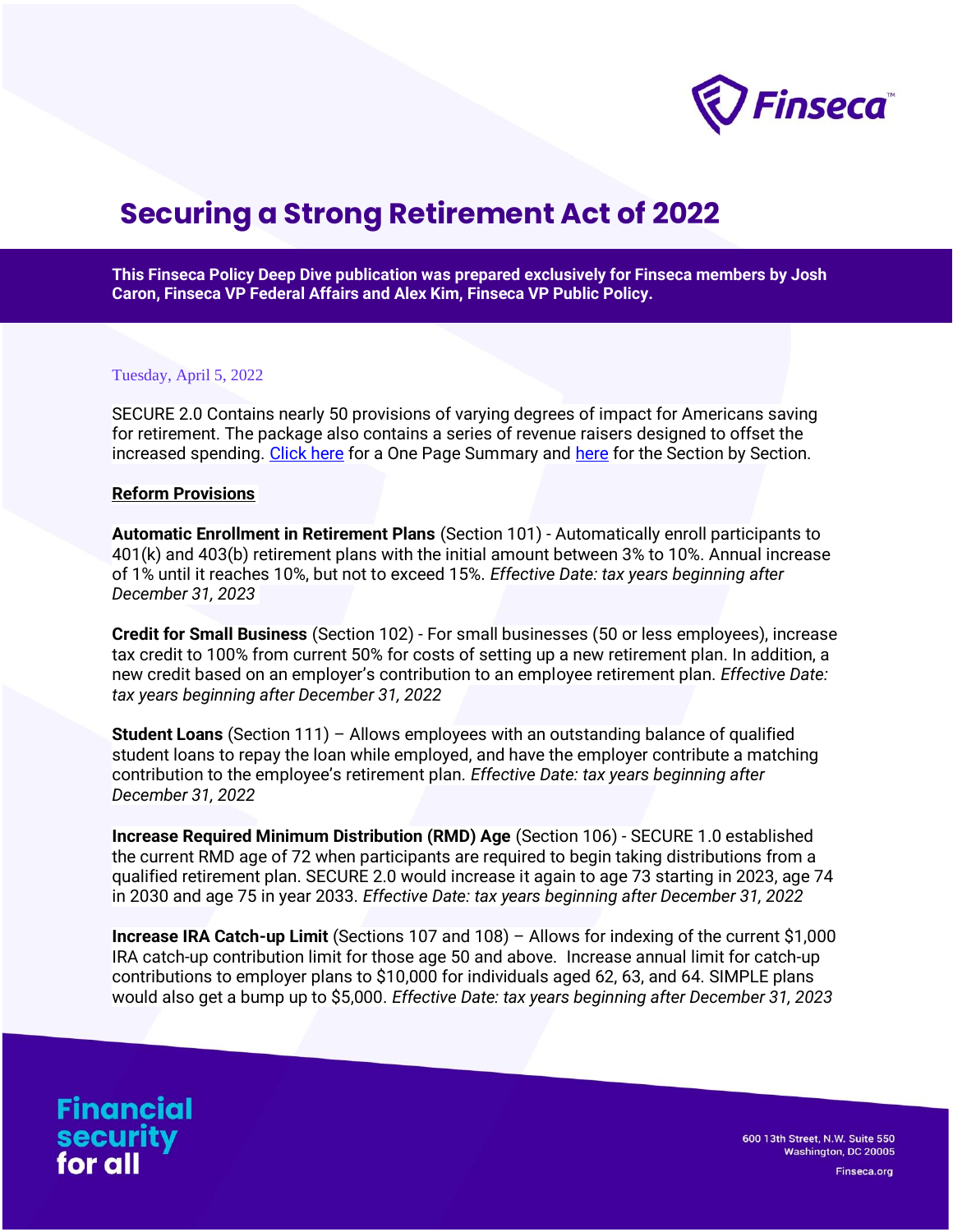

**Reduction RMD Excise Tax** (Section 302) – Currently, if an individual takes a distribution from a retirement plan that is less than the RMD for that year, an excise tax of 50% would apply to the difference. The proposal would reduce the excise tax to 25% (The 25% excise tax can be further reduced to 10% if the distribution shortfall is corrected within two years). *Effective Date: tax years beginning after December 31, 2022*

## **Finseca Specific Provisions**

**Charitable Distribution** (Section 310) – Current rules permit an individual (age 70 ½ and above) to make a distribution from an IRA, equal to the RMD, to a qualified charity as a qualified charitable distribution tax-free. The measure would allow that same individual to make a onetime charitable distribution (up to \$50,000, indexed for inflation) to a split-interest entity (Splitinterest entity could be a charitable remainder annuity (CRAT), charitable remainder unitrust (CRUT) or a charitable gift annuity),. *Effective Date: tax years beginning after December 31, 2022*

**Enhance Qualifying Longevity Annuity Contracts** (Section 202) **-** The minimum distribution rules were an impediment to the growth of QLACs in DC plans and IRAs because those rules generally require payments to commence at age 72, before QLACs begin payments. The provision repeals the 25% limit with respect to contracts purchased or received in an exchange and also facilitates the sales of QLACs with spousal survival rights – and clarifies that free-look periods are permitted up to 90 days with respect to contracts purchased or received in an exchange on or after July 2, 2014. *Effective Date: Date of Enactment.*

**Remove Required Minimum Distribution Barriers for Life Annuities** - (Section 201) eliminates certain barriers to the availability of life annuities in qualified plans and IRAs that arise under current law due to an actuarial test in the required minimum distribution regulations. In operation the test commonly prohibits many important guarantees that provide only modest benefit increases under life annuities. *Effective Date: Date of Enactment.*

## **Omitted in May but Included in March Version**

**Enhancement of Saver's Credit** (Section 104) - Simplifies the Saver's Credit by creating one credit rate of 50%, as opposed to the current tiered credit percentage. This rate is phased out once a taxpayer reaches a certain income level. *Effective Date: tax years beginning after December 31, 2026.*

**Deferral of tax for certain sales of employer stock to employee stock ownership plan sponsored by S corporation** (Section 117) - Under section 1042, an individual owner of stock in a non-publicly traded C corporation that sponsors an ESOP may elect to defer the recognition of gain from the sale of such stock to the ESOP if the seller reinvests the sales proceeds into qualified replacement property, such as stock or other securities issued by a U.S. operating corporation. After the sale, the ESOP must own at least 30% of the employer corporation's stock.

**Financial** security<br>for all

600 13th Street, N.W. Suite 550 Washington, DC 20005

Finseca.org